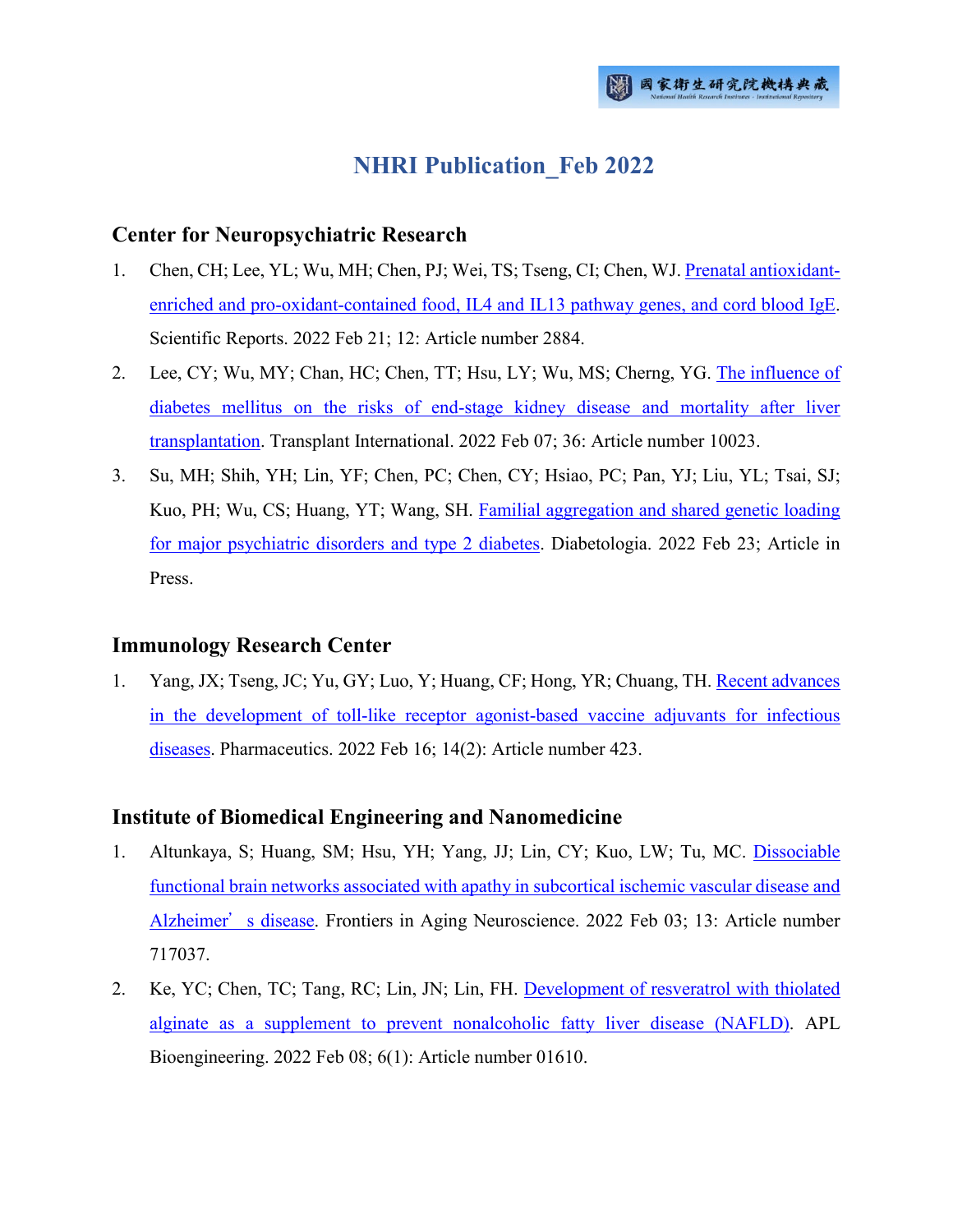- 3. Rodoplu, D; Matahum, JS; Hsu, CH. [A microfluidic hanging drop-based spheroid co-culture](http://ir.nhri.edu.tw/handle/3990099045/14062)  [platform for probing tumor angiogenesis.](http://ir.nhri.edu.tw/handle/3990099045/14062) Lab on a Chip. 2022 Feb 22; Article in Press.
- 4. Tew, LS; Lee, TH; Lo, LW; Khung, YL; Chen, NT. [Aptamerized silica/gold nanocapsules](http://ir.nhri.edu.tw/handle/3990099045/14065)  [for stimulated release of doxorubicin through remote two-photon excitation.](http://ir.nhri.edu.tw/handle/3990099045/14065) International Journal of Smart and Nano Materials. 2022 Feb 10; Article in Press.
- 5. Tsao, YC; Cheng, FJ; Li, YH; Liao, LD. [An IoT-based smart system with an MQTT broker](http://ir.nhri.edu.tw/handle/3990099045/14067)  [for individual patient vital sign monitoring in potential emergency or prehospital applications.](http://ir.nhri.edu.tw/handle/3990099045/14067) Emergency Medicine International. 2022 Jan 29; 2022: Article number 7245650.

# **Institute of Biotechnology and Pharmaceutical Research**

1. Yang, CW; Lee, YZ; Hsu, HY; Zhao, GH; Lee, SJ. [Tyrphostin AG1024 suppresses](http://ir.nhri.edu.tw/handle/3990099045/14071)  [coronaviral replication by downregulating JAK1 via an IR/IGF-1R independent proteolysis](http://ir.nhri.edu.tw/handle/3990099045/14071)  mediated by Ndfip1/2 NEDD4-like E3 ligase itch. Pharmaceuticals. 2022 Feb 17; 15(2): Article number 241.

# **Institute of Cellular and Systems Medicine**

- 1. Chang, TC; Lee, HT; Pan, SC; Cho, SH; Cheng, CH; Ou, LH; Lin, CI; Lin, CS; Wei, YH. [Metabolic reprogramming in response to alterations of mitochondrial DNA and](http://ir.nhri.edu.tw/handle/3990099045/14043)  [mitochondrial dysfunction in gastric adenocarcinoma.](http://ir.nhri.edu.tw/handle/3990099045/14043) International Journal of Molecular Sciences. 2022 Feb 06; 23(3): Article number 1857.
- 2. Fu, YK; Wang, BJ; Tseng, JC; Huang, SH; Lin, CY; Kuo, YY; Hour, TC; Chuu, CP. [Combination treatment of docetaxel with caffeic acid phenethyl ester suppresses the survival](http://ir.nhri.edu.tw/handle/3990099045/14050)  [and the proliferation of docetaxel-resistant prostate cancer cells via induction of apoptosis](http://ir.nhri.edu.tw/handle/3990099045/14050)  [and metabolism interference.](http://ir.nhri.edu.tw/handle/3990099045/14050) Journal of Biomedical Science. 2022 Feb 23; 29: Article number 16.
- 3. Hsiao, PJ; Wu, KL; Chen, YC; Chen, YL; Wang, RL; Wu, KA; Chan, JS; Chiu, CC; Huang, LY; Shyu, HY; Kao, YH; Chuu, CP. [The role of anti-platelet factor 4 antibodies and platelet](http://ir.nhri.edu.tw/handle/3990099045/14051)  [activation tests in patients with vaccine-induced immune thrombotic thrombocytopenia:Brief](http://ir.nhri.edu.tw/handle/3990099045/14051)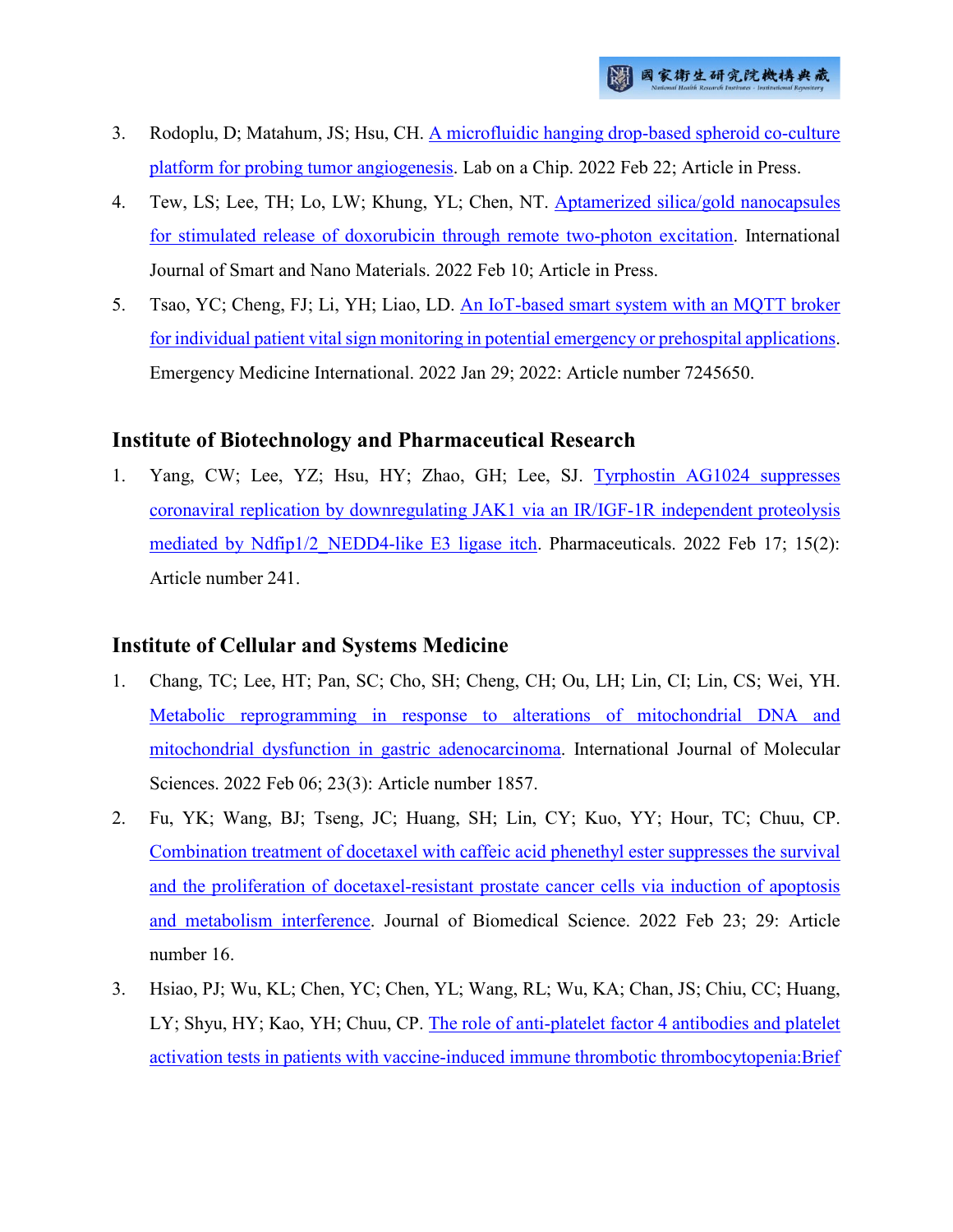[report a comparison of the laboratory diagnosis and literature review.](http://ir.nhri.edu.tw/handle/3990099045/14051) Clinica Chimica Acta. 2022 Apr 1; 529: 42-45.

4. Hsu, SH; Xu, JP; Lin, SH; Wu, SD; Cheng, QP; Wong, CW. [Creative transformation of](http://ir.nhri.edu.tw/handle/3990099045/14052)  [biomedical polyurethanes: From biostable tubing to biodegradable smart materials.](http://ir.nhri.edu.tw/handle/3990099045/14052) Journal of Polymer Research. 2022 Feb; 29(2): Article number 70.

# **Institute of Molecular and Genomic Medicine**

1. Tseeleesuren, D; Hsiao, HH; Kant, R; Huang, YC; Tu, HP; Lai, CC; Huang, SF; Yen, CH. [The expression and prognostic value of cancer stem cell markers, NRF2, and its target genes](http://ir.nhri.edu.tw/handle/3990099045/14068)  [in TAE/TACE-treated hepatocellular carcinoma.](http://ir.nhri.edu.tw/handle/3990099045/14068) Medicina. 2022 Feb 01; 58(2): Article number 212.

# **Institute of Population Health Sciences**

- 1. Sung, FC; Yeh, YT; Muo, CH; Hsu, CC; Tsai, WC; Hsu, YH. [Statins reduce hepatocellular](http://ir.nhri.edu.tw/handle/3990099045/14064) [carcinoma risk in patients with chronic kidney disease and end-stage renal disease: A 17-year](http://ir.nhri.edu.tw/handle/3990099045/14064)  [longitudinal study.](http://ir.nhri.edu.tw/handle/3990099045/14064) Cancers. 2022 Feb 6; 14(3): Article number 825.
- 2. Wang, H; Kurniansyah, N; Cade, BE; Goodman, MO; Chen, H; Gottlieb, DJ; Gharib, SA; Purcell, SM; Lin, X; Saxena, R; Zhu, X; Durda, P; Tracy, R; Liu, Y; Taylor, KD; Johnson, WC; Gabriel, S; Smith, JD; Aguet, F; Ardlie, K; et al. [Upregulated heme biosynthesis](http://ir.nhri.edu.tw/handle/3990099045/14070)  [increases obstructive sleep apnea severity: A pathway-based Mendelian randomization study.](http://ir.nhri.edu.tw/handle/3990099045/14070) Scientific Reports. 2022 Jan 27; 12: Article number 1472.
- 3. Lee, M; Cheng, CY; Wu, YL; Lee, JD; Hsu, CY; Ovbiagele, B[. Association between Intensity](http://ir.nhri.edu.tw/handle/3990099045/14075)  [of low-density lipoprotein cholesterol reduction with statin-based therapies and secondary](http://ir.nhri.edu.tw/handle/3990099045/14075)  [stroke prevention: A meta-analysis of randomized clinical trials.](http://ir.nhri.edu.tw/handle/3990099045/14075) JAMA Neurology. 2022 Feb 21; Article in Press.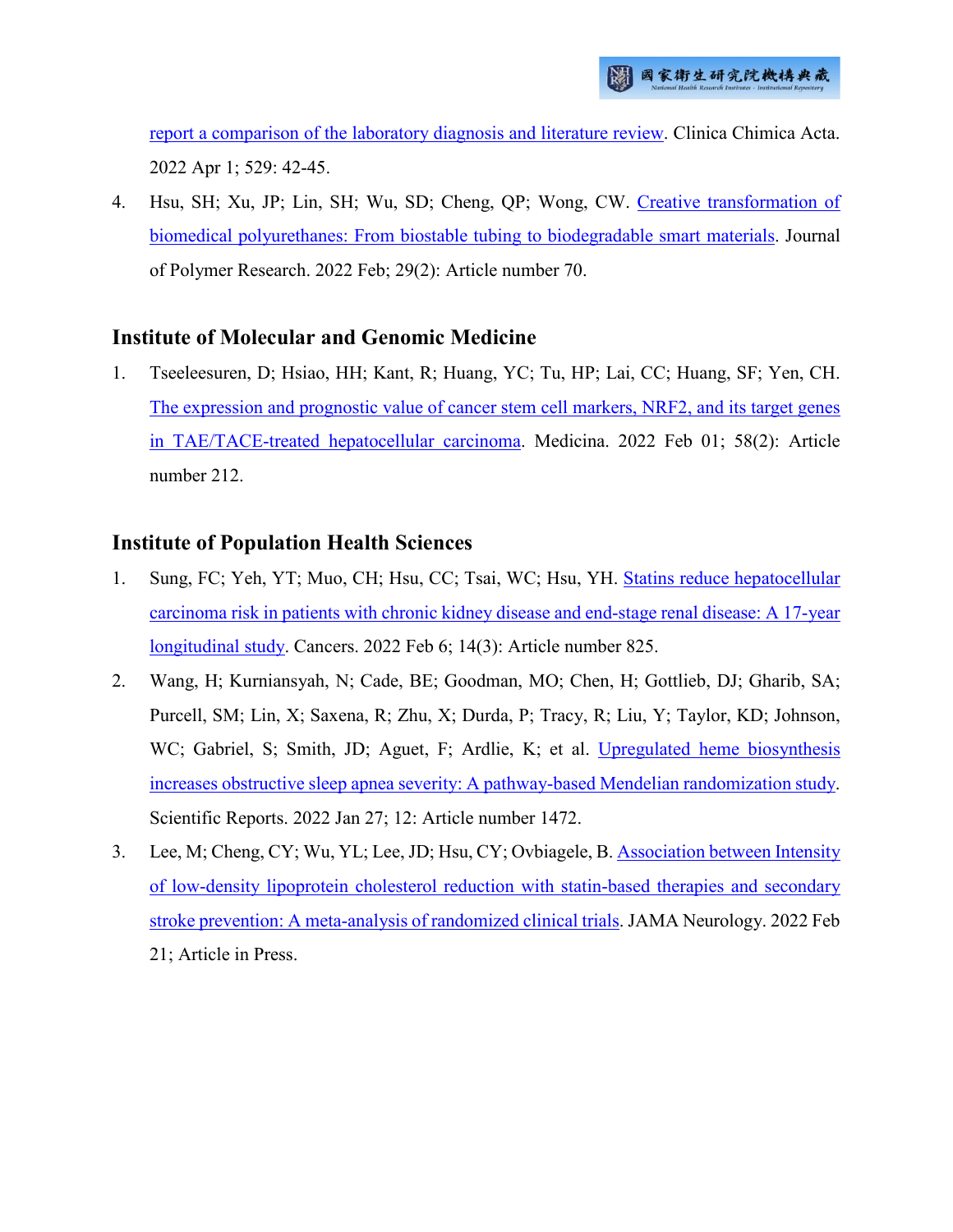#### **National Center for Geriatrics and Welfare Research**

1. Wang, C; Wang, F; Lee, Y; Chen, P; Wang, B; Su, C; Kuo, C; Wu, C; Chien, Y; Dai, H; Tseng, VS; Hsu, W. [Principle-based approach for the de-identification of code-mixed](http://ir.nhri.edu.tw/handle/3990099045/14074)  [electronic health records.](http://ir.nhri.edu.tw/handle/3990099045/14074) IEEE Access. 2022 Feb; Article in Press.

## **National Institute of Cancer Research**

- 1. Adak, AK; Huang, KT; Liao, CY; Lee, YJ; Kuo, WH; Huo, YR; Li, PJ; Chen, YJ; Chen, BS; Chen, YJ; Chu Hwang, K; Wayne Chang, WS; Lin, CC. [Investigating a boronate-affinity](http://ir.nhri.edu.tw/handle/3990099045/14040)[guided acylation reaction for labelling native antibodies.](http://ir.nhri.edu.tw/handle/3990099045/14040) Chemistry - A European Journal. 2022 Feb 10; Article in Press.
- 2. Chan, TC; Hsing, CH; Shiue, YL; Huang, SK; Hsieh, KL; Kuo, YH; Li, CF. [Angiogenesis](http://ir.nhri.edu.tw/handle/3990099045/14042)  driven by the CEBPD – hsa-miR-429 – [VEGFA signaling axis promotes urothelial](http://ir.nhri.edu.tw/handle/3990099045/14042)  [carcinoma progression.](http://ir.nhri.edu.tw/handle/3990099045/14042) Cells. 2022 Feb 11; 11(4): Article number 638.
- 3. Chen, PC; Yeh, YM; Lin, BW; Chan, RH; Su, PF; Liu, YC; Lee, CT; Chen, SH; Lin, PC. [A](http://ir.nhri.edu.tw/handle/3990099045/14045)  [prediction model for tumor recurrence in stage II](http://ir.nhri.edu.tw/handle/3990099045/14045)–III colorectal cancer patients: From a [machine learning model to genomic profiling.](http://ir.nhri.edu.tw/handle/3990099045/14045) Biomedicines. 2022 Feb 1; 10(2): Article number 340.
- 4. Chiu, TJ; Yang, SH; Chiu, SC; Hsueh, SW; Chiang, NJ; Li, CP; Bai, LY; Cheng, FM; Chuang, SC; Shan, YS; Chan, DC; Chen, LT; Yen, CJ; Peng, CM; Su, YY; Chen, YY; Chen, JS; Chou, WC. [Effect of previous conventional irinotecan treatment in patients with pancreatic cancer](http://ir.nhri.edu.tw/handle/3990099045/14049)  [being treated with liposomal irinotecan plus 5-fluorouracil and leucovorin.](http://ir.nhri.edu.tw/handle/3990099045/14049) Journal of Hepato-Biliary-Pancreatic Sciences. 2022 Feb 19; Article in Press.
- 5. Kuo, SH; Yeh, KH; Lin, CW; Liou, JM; Wu, MS; Chen, LT; Cheng, AL. [Current status of](http://ir.nhri.edu.tw/handle/3990099045/14058)  [the spectrum and therapeutics of helicobacter pylori-negative mucosa-associated lymphoid](http://ir.nhri.edu.tw/handle/3990099045/14058)  [tissue lymphoma.](http://ir.nhri.edu.tw/handle/3990099045/14058) Cancers. 2022 Feb 16; 14(4): Article number 1005.
- 6. Lee, HA; Chen, KW; Hsu, CY. [Prediction model for pancreatic cancer](http://ir.nhri.edu.tw/handle/3990099045/14060)—A population-based [study from NHIRD.](http://ir.nhri.edu.tw/handle/3990099045/14060) Cancers. 2022 Feb 10; 14(4): Article number 882.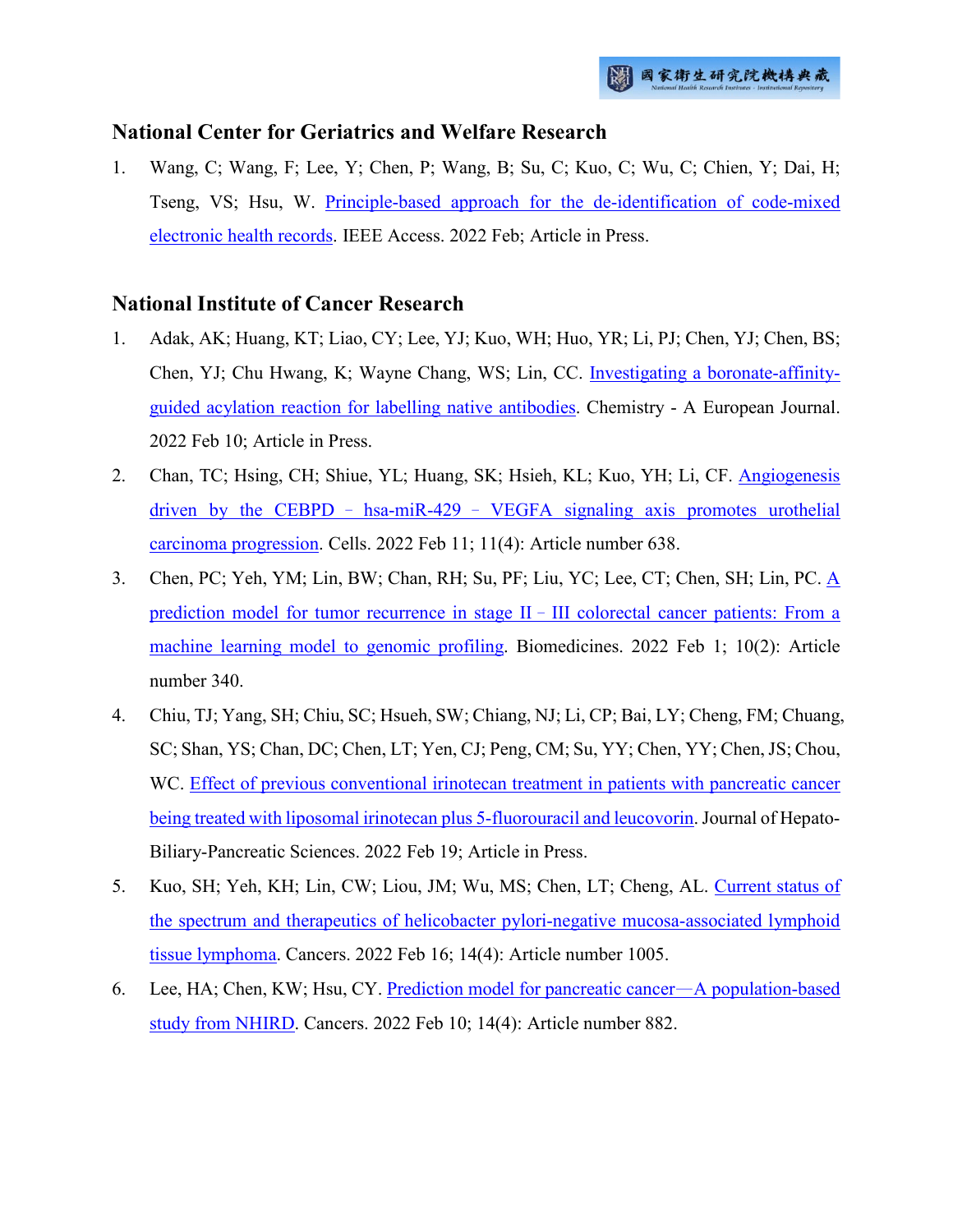## **National Institute of Environmental Health Sciences**

- 1. Chen, YC; Wu, HC; Kuo, FT; Koh, D; Guo, YLL; Shiao, JSC. [Hospital factors that predict](http://ir.nhri.edu.tw/handle/3990099045/14046)  [intention of health care workers to leave their job during the COVID-19 pandemic.](http://ir.nhri.edu.tw/handle/3990099045/14046) Journal of Nursing Scholarship. 2022 Feb 20; Article in Press.
- 2. Cheng, PK; Chen, HC; Kuo, PL; Chang, JW; Chang, WT; Huang, PC. [Associations between](http://ir.nhri.edu.tw/handle/3990099045/14047)  [oxidative/nitrosative stress and thyroid hormones in pregnant women](http://ir.nhri.edu.tw/handle/3990099045/14047)—Tainan Birth Cohort [Study \(TBCS\).](http://ir.nhri.edu.tw/handle/3990099045/14047) Antioxidants. 2022 Feb 9; 11(2): Article number 234.
- 3. Ku, HH; Lin, P; Ling, MP. [Assessment of potential human health risks in aquatic products](http://ir.nhri.edu.tw/handle/3990099045/14057)  [based on the heavy metal hazard decision tree.](http://ir.nhri.edu.tw/handle/3990099045/14057) BMC Bioinformatics. 2022 Feb 17; 22(Suppl. 5): Article number 620.
- 4. Tsai, SS; Chiu, YW; Weng, YH; Yang, CY. [Association between fine particulate air pollution](http://ir.nhri.edu.tw/handle/3990099045/14066)  [and the risk of death from lung cancer in Taiwan.](http://ir.nhri.edu.tw/handle/3990099045/14066) Journal of Toxicology and Environmental Health. Part A. 2022 Feb 25; Article in Press.

## **National Institute of Infectious Diseases and Vaccinology**

1. Huang, SH; Kuo, SL; Chen, SJ; Lin, JR; Chen, YW; Hong, ZJ; Sytwu, HK; Lin, GJ. [Alpha](http://ir.nhri.edu.tw/handle/3990099045/14053)[lipoic acid inhibits spontaneous diabetes and autoimmune recurrence in non-obese diabetic](http://ir.nhri.edu.tw/handle/3990099045/14053)  [mice by enhancing differentiation of regulatory T cells and showed potential for use in cell](http://ir.nhri.edu.tw/handle/3990099045/14053)  [therapies for the treatment of type 1 diabetes.](http://ir.nhri.edu.tw/handle/3990099045/14053) International Journal of Molecular Sciences. 2022 Jan 21; 23(3): Article number 1169.

# **National Mosquito-Borne Diseases Control Research Center**

- 1. Cheng, YW; Chuang, YC; Huang, SW; Liu, CC; Wang, JR. [An auto-antibody identified from](http://ir.nhri.edu.tw/handle/3990099045/14048)  phenotypic directed screening platform [shows host immunity against EV-A71 infection.](http://ir.nhri.edu.tw/handle/3990099045/14048) Journal of Biomedical Science. 2022 Feb 08; 29: Article number 100117.
- 2. Hung, SJ; Tsai, HP; Wang, YF; Ko, WC; Wang, JR; Huang, SW. [Assessment of the risk of](http://ir.nhri.edu.tw/handle/3990099045/14054)  [severe dengue using intrahost viral population in dengue virus serotype 2 patients via machine](http://ir.nhri.edu.tw/handle/3990099045/14054)  [learning.](http://ir.nhri.edu.tw/handle/3990099045/14054) Frontiers in Cellular and Infection Microbiology. 2022 Feb 10; 12: Article number 831281.